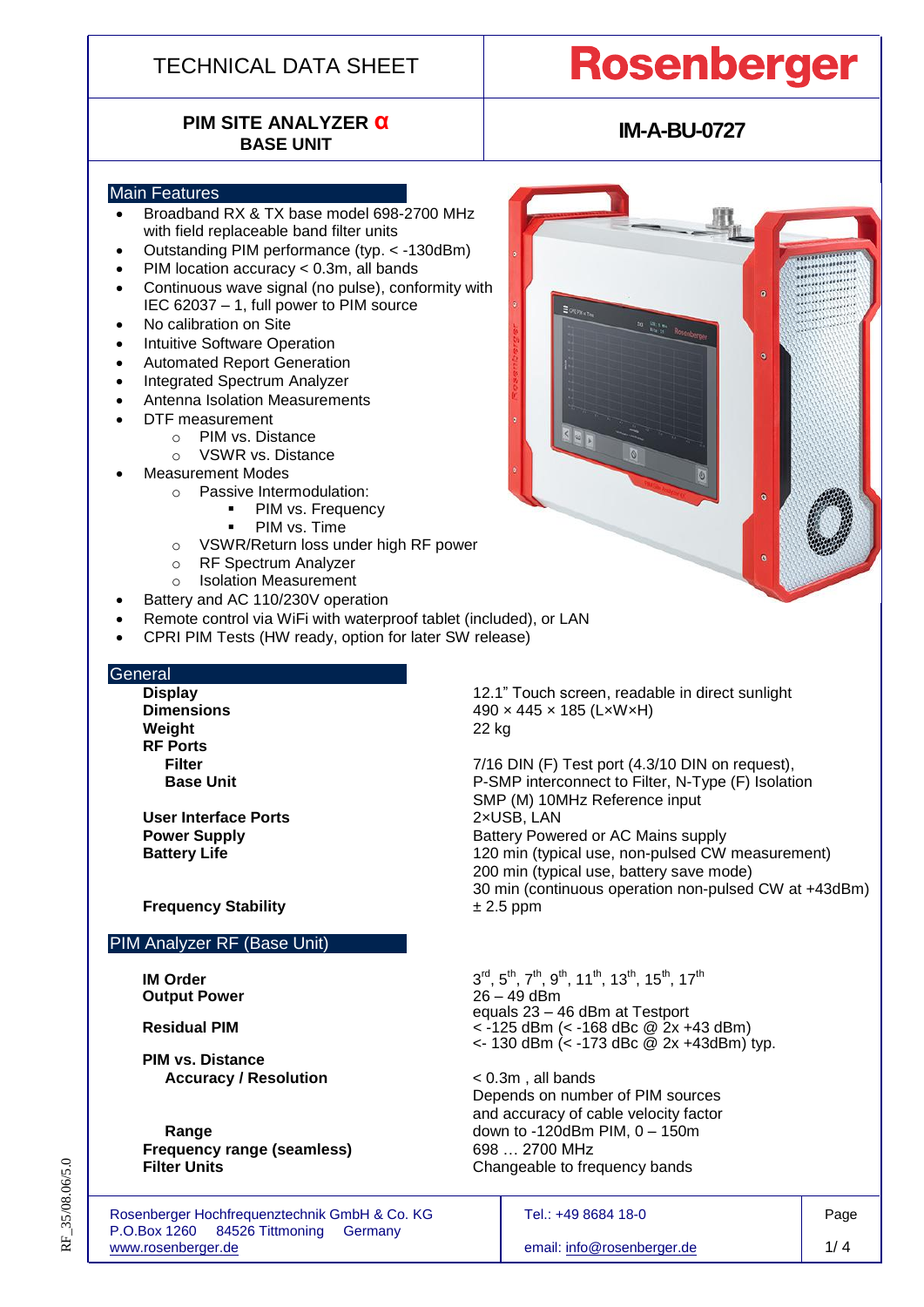## TECHNICAL DATA SHEET

# **PIM SITE ANALYZER α**

# **Rosenberger**

## **IM-A-BU-0727**

#### PIM Analyzer CPRI (SW Option)

**Fiber interface** CPRI up to Rate 7

**IM Order Carrier types** LTE5, LTE10, LTE20, (LTE15 on request) **PIM Range 130 dBm** noise floor (depends on RRH NF & Bandwidth)

Isolation Measurement RF

**Frequency Example 2** Downlink frequency band of filter unit **RF Output** +23 - 46 dBm **RF Input ALCO RF Input 1 RF** Input

**Isolation** 0 – 60 dB<br>**Accuracy** 1.5 dB **Accuracy Resolution** 0.1 dB

### VSWR / Return Loss RF

Spectrum Analyzer RF

**VSWR** 1.10 – 20.00 **Return Loss** 1.00 – 25.00 dB **Distance to VSWR fault Accuracy / Resolution** 0.2 m (typ)

+50 VDC max no damage

+30 dBm max no damage

SFPs field replaceable

 $,5^{\text{th}},7^{\text{th}}$ 

**Frequency Example 20 C** Downlink frequency band of filter unit

Depends on number of mismatch sources and accuracy of cable velocity factor **Range** 0 – 150 m

**Frequency**<br> **Resolution Bandwidth**<br> **Resolution Bandwidth**<br> **Example 120 Hz to 20 MHz RBW Resolution Bandwidth** 120 Hz to 20 MHz RBW<br> **Noise Floor 120 Hz 120 Hz 120 MHz RBW Noise Floor** -135 dBm DANL at 1 kHz **Amplitude Accuracy**<br>**RF Input and Telephone 1.5 and Telephone 1.5 dB max**<br>-40 dBm max operating **RF Input** -40 dBm max operating +10 dBm max no damage

**Operating Temperature Range**  $-10^{\circ}$ C to  $+40^{\circ}$ C **Storage Temperature Range** <br>Relative Humidity **Relative Humidity** 5% to 95% RH

**Mechanical shock 40G** 

### User Interfaces

**Environmental** 

**Keyboard/USB-Memory** 2 × USB A connector **Reference** 1 × SMP 10 MHz<br>CPRI 2 × SFP

5% to 95% RH non-condensing

**Remote Control 1 × LAN, WiFi (802.11abgn), 1 × Micro-USB B connector Reference**<br>1 × SMP 10 MHz **CPRI** 2 × SFP **Isolation Port 1: 7-16 Port 2: N-Type Supply** 1 × DC magnetic connector / 1x AC IEC C13

Rosenberger Hochfrequenztechnik GmbH & Co. KG Tel.: +49 8684 18-0 Page P.O.Box 1260 84526 Tittmoning Germany [www.rosenberger.de](http://www.rosenberger.de/) email[: info@rosenberger.de](mailto:info@rosenberger.de) 2/ 4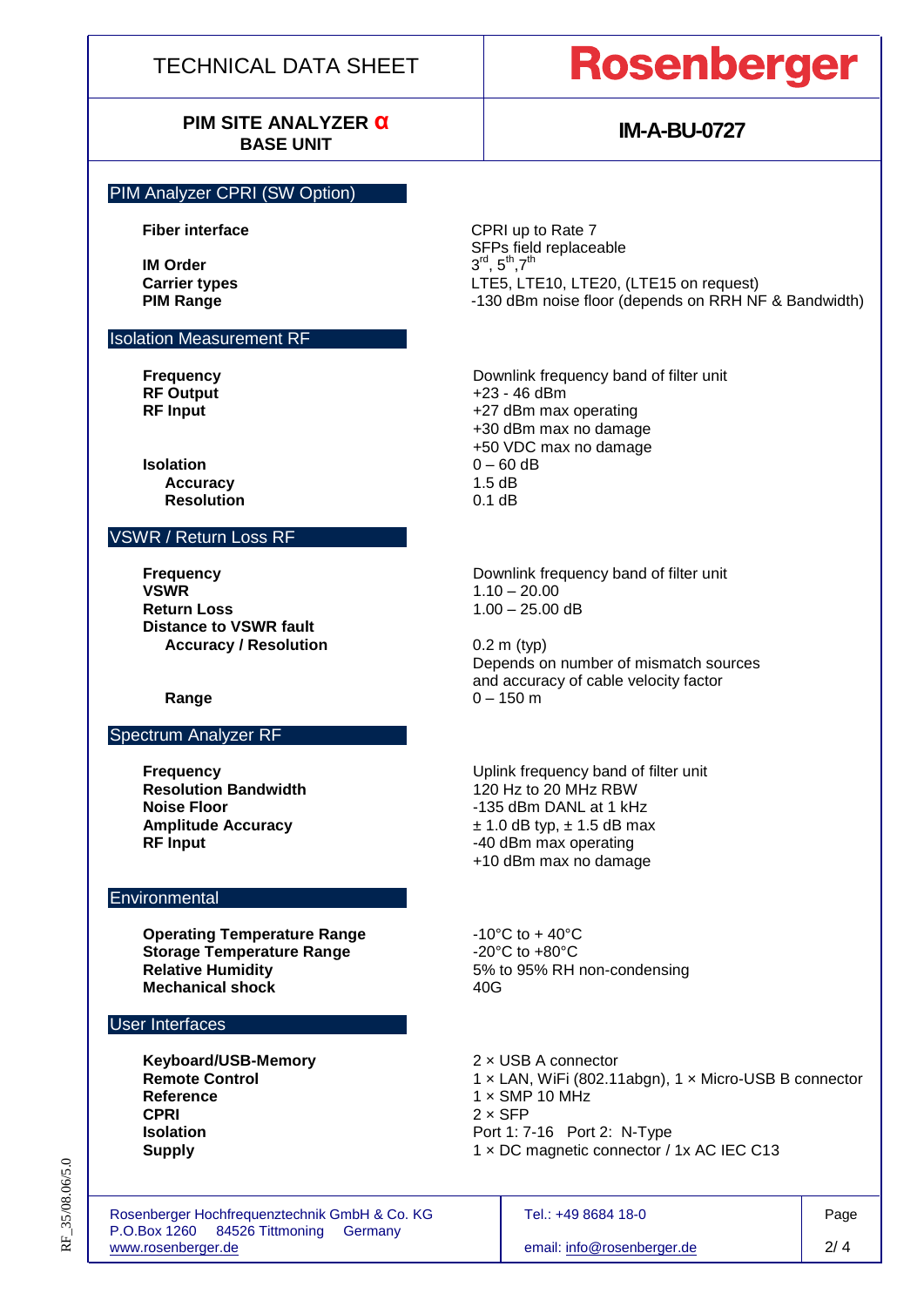# **PIM SITE ANALYZER α**

# Rosenberger

## **IM-A-BU-0727**

## **Accessories**

|                                       | <b>Part Number</b>                                          | <b>Description</b>                                                          |  |  |  |
|---------------------------------------|-------------------------------------------------------------|-----------------------------------------------------------------------------|--|--|--|
| Useful $\alpha$<br><b>Accessories</b> | IM-A-ACSRY-Bag-BU                                           | Carrying bag for Base Unit                                                  |  |  |  |
|                                       | IM-A-ACSRY-Bag-ACSRY                                        | Carrying bag for two Filters, Batteries, Jumper<br>test cables and Tools    |  |  |  |
|                                       | IM-A-ACSRY-Bag-Trolley                                      | Transportation Trolley for both accessory bags                              |  |  |  |
|                                       | IM-A-ACSRY-Case-BU                                          | Transportation case for Base Unit                                           |  |  |  |
| $\alpha$ Spare Parts                  | 60K408-800N1                                                | 7/16 Testport Saver for use on <b>a</b> Filter                              |  |  |  |
|                                       | 64K401-800B1                                                | 4.3/10 Testport Saver for use on <b>a</b> Filter                            |  |  |  |
|                                       | IM-A-ACSRY-Bat                                              | <b>Battery Pack</b>                                                         |  |  |  |
| <b>Low PIM</b>                        | 60S101-KIMN1                                                | 7/16 Male to 7/16 Female adapter                                            |  |  |  |
|                                       | 60S101-SIMN1                                                | 7/16 Male to 7/16 Male adapter                                              |  |  |  |
|                                       | 60K101-KIMN1                                                | 7/16 Female to 7/16 Female adapter                                          |  |  |  |
|                                       | 60S153-KIMN1                                                | 7/16 Male to N Female adapter                                               |  |  |  |
| <b>Adaptors</b>                       | 53S160-KIMN1                                                | 7/16 Female to N Male adapter                                               |  |  |  |
|                                       | 60S164-K00N1                                                | 7/16 Male to 4.3/10 Female adapter                                          |  |  |  |
|                                       | 60S164-S00N1                                                | 7/16 Male to 4.3/10 Male adapter                                            |  |  |  |
|                                       | 60K164-S00N1                                                | 7/16 Female to 4.3/10 Male adapter                                          |  |  |  |
| <b>PIM</b>                            | 60S110-KxxN1                                                | -110dBm standard adapter (band specific)<br>included with every filter unit |  |  |  |
| <b>Standards</b>                      | xx: 07 LTE700; 08 DigDiv AMPS; 09 EGSM; 18 DCS; 19 PCS/AWS; |                                                                             |  |  |  |
|                                       | 21 UMTS; 26 LTE2600; other frequencies on request           |                                                                             |  |  |  |
| <b>Low PIM</b><br><b>Terminations</b> | 60Z150-020                                                  | Low PIM termination<br>(portable, with male & female ports)                 |  |  |  |
|                                       | 60Z150-012                                                  | Low PIM termination (Benchtop type)                                         |  |  |  |
| <b>Tools</b>                          | 60W000-002                                                  | 32mm torque wrench                                                          |  |  |  |
|                                       | 53W010-000                                                  | 18mm torque wrench                                                          |  |  |  |
|                                       | 99W057-000                                                  | Adjustable flat wrench                                                      |  |  |  |
| <b>Test Cables</b>                    | LC02-186-4000                                               | Test Cable 7/16 male / 7/16 male 4.0m                                       |  |  |  |
|                                       | LC02-186-1500                                               | Test Cable 7/16 male / 7/16 male 1.5m                                       |  |  |  |
|                                       | LC02-188-4000                                               | Test Cable 7/16 male / N male 4.0m                                          |  |  |  |
|                                       | LC02-188-1500                                               | Test Cable 7/16 male / N male 1.5m                                          |  |  |  |
|                                       | SLJ12SP-60M64M-2.0m-00                                      | Test Cable 7/16 male / 4.3/10 male 2.0m                                     |  |  |  |
|                                       | SLJ12SP-64M64M-2.0m-00                                      | Test Cable 4.3/10 male / 4.3/10 male 2.0m                                   |  |  |  |